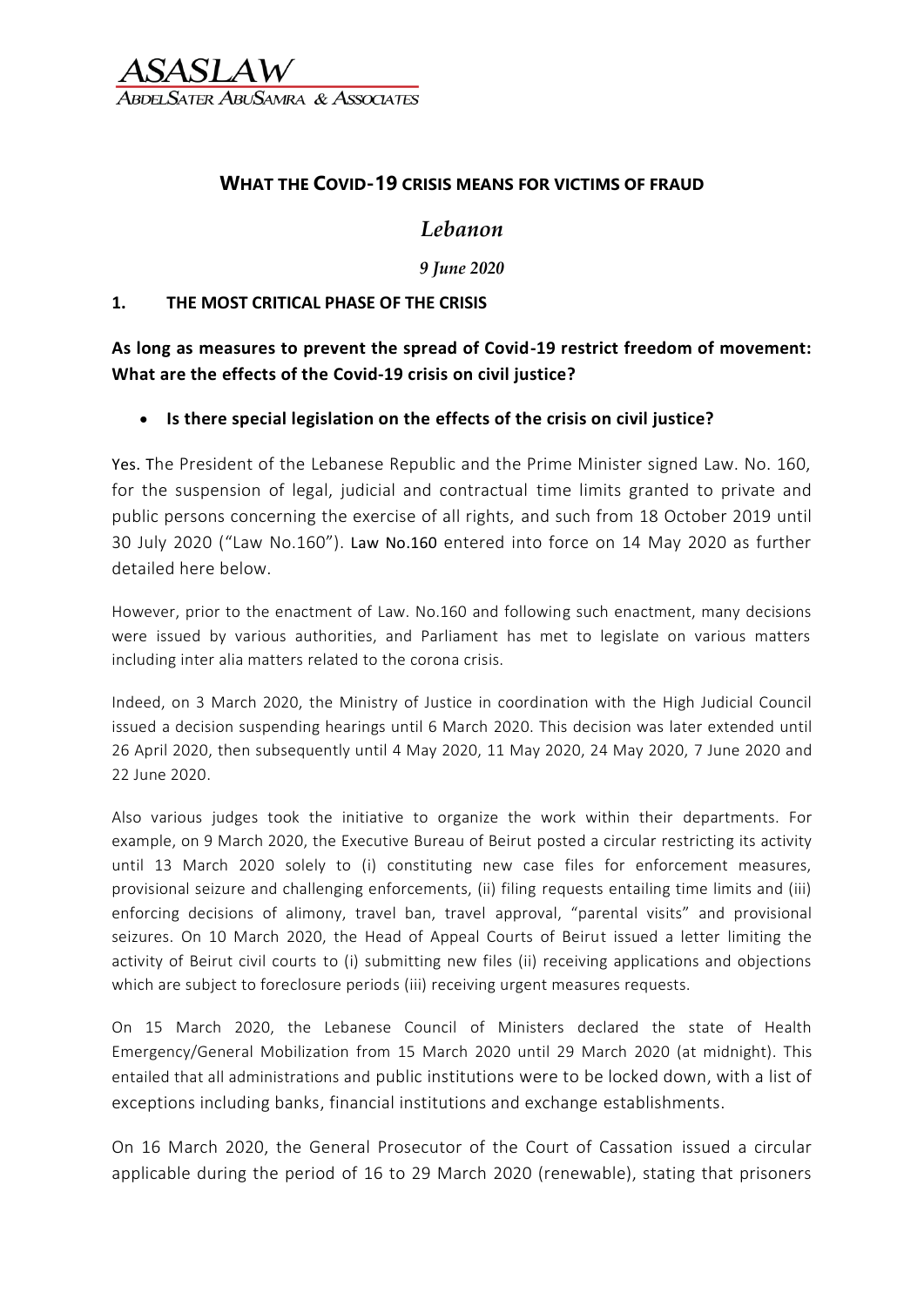and detainees shall not be driven to judicial departments and that Requests for Release shall be submitted by way of a letter or a telephone call.

On 17 March 2020 the Council of Ministers met again and approved the "draft" law on suspension of time limits from 18 October 2019 until 30 June 2020. The draft did not come into force until it was published in the Official Gazette following minor amendments on 14 May 2020, as stated above.

On 30 March 2020 a joint letter was issued by the Ministry of Justice and the High Judicial Council, where it was mainly decided that (i) the suspension of court hearings is extended until 12 April 2020 in all courts and judicial departments and (ii) the competent civil judicial authorities shall continue to take urgent measures where necessary, and (iii) the administrative work in the clerical offices shall be guaranteed but running with minimal staff through the presence of one employee on a rotation basis.

On 5 April 2020, the Minister of Interior and Municipalities issued a decision whereby cars' circulations was to be regulated on the basis of even and odd license plate numbers. This decision continues to apply to this day.

On 24 April 2020, the Council of Ministers extended the state of Health Emergency/General Mobilization for an additional two-weeks starting on 25 April 2020 and ending on 10 May 2020, while adopting a five-phase plan to gradually ease the total lockdown and relax the restrictions.

On 25 April 2020 and on 1 May 2020 the Ministry of Justice and the High Judicial Council, issued additional decisions extending the suspension of court hearings respectively until 4 May 2020 and 11 May 2020 and confirming that civil judicial authorities will continue looking into urgent matters and the administrative work at the various courts will still be secured by employees on a rotation basis.

On 5 May 2020, the Council of Ministers extended the state of Health Emergency/General Mobilization for an additional two-weeks.

As mentioned above, on 8 May 2020, the President of the Lebanese Republic and the Prime Minister signed Law. No. 160, for the suspension of legal, judicial and contractual time limits granted to private and public persons concerning the exercise of all rights, and such from 18 October 2019 until 30 July 2020 . Law No.160 which entered into force on 14 May 2020 provides that these periods will start running again upon the expiry of the suspension period. Moreover, the said law excluded specific matters from the suspension, such as matters related to the judicial time limits left to the discretion of judges, time limits granted or decided by the administration upon its sole discretion. In addition to some time limits related to criminal matters, civil status law and rental law.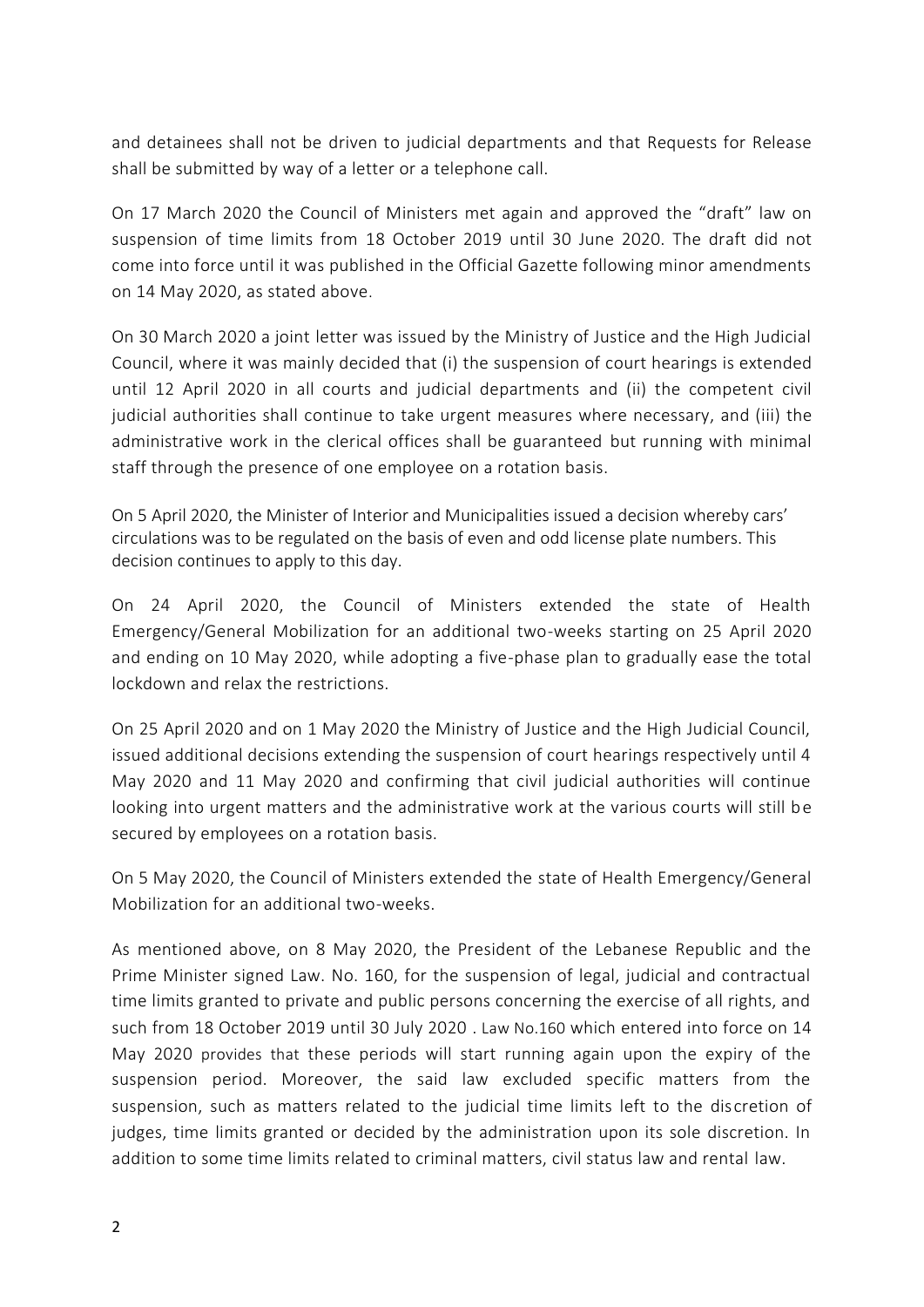On 9 May 2020, the Ministry of Justice and the High Judicial Council decided to extend the suspension of court hearings until 24 May 2020 and to continue looking into urgent matters and securing the administrative work at the various courts by employees on a rotation basis.

On 12 May 2020, the Council of Ministers imposed a four-day total lockdown from 13 May 2020 (at 17:00 pm) to 18 May 2020 (at 5:00 am).

On 14 May 2020, Law No. 160 related to the suspension of legal, judicial and contractual time limits was published in the Official Gazette and entered into force.

On 21 May 2020, the Council of Ministers extended the state of Health Emergency/General Mobilization from 25 May 2020 until 7 June 2020.

On 25 May 2020, the Ministry of Justice and the High Judicial Council issued a joint decision, extending the suspension of court hearings until 7 June 2020 and confirming that civil judicial authorities will continue looking into urgent matters and the administrative work at the various courts will still be secured by employees on a rotation basis.

On 4 June 2020, the Council of Ministers extended the state of Health Emergency/General Mobilization until 5 July 2020.On 7 June 2020, the Beirut Bar Association issued a statement informing all concerned that further to the current events, hearings will not resume as expected during the week of 8 to 12 June 2020.

On 8 June 2020, the Minister of Justice issued a decision whereby work will resume as normal within all the departments of the Ministry of Justice starting 10 June 2020 and all employees should abide by the applicable safety measures.

On 8 June 2020, a joint letter was issued by the Ministry of Justice and the High Judicial Council, which included *inter alia* the following decisions: (i) work will gradually resume as usual according to a plan approved by the High Judicial Council; (ii) court hearings will resume starting 22 June 2020, provided that the competent Head Judges will take the necessary logistics and precautionary measures to apply the re-launching and re-opening plan. Additionally, it was decided that the hearings usually held at the Criminal court in Mount Lebanon will instead be conducted in the equipped court room at the prison of *Roumieh*; (iii) continue to decide on Requests for Release submitted remotely and continue conducting interrogations through video conferences, based on the former decisions issued in this regard; (iv) request all judges to work regularly through the month of July and (iii) the administrative work in the clerical offices shall be guaranteed through the presence of a number of employees on a rotation basis.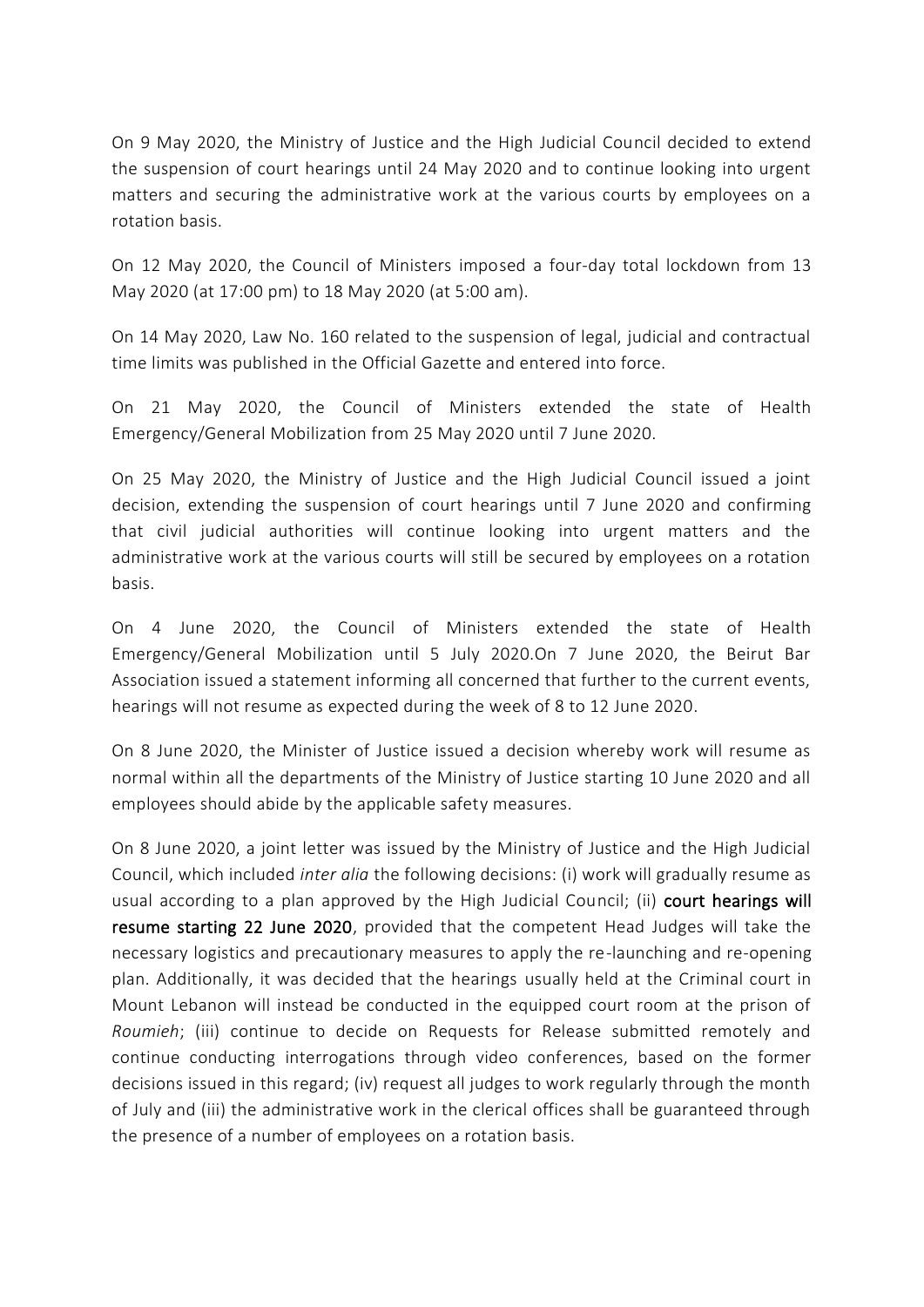### • **Does the crisis have an effect on court hearings?**

### o **Do court hearings take place in form of video conferences?**

Court hearings have been successively suspended until 22 June 2020; however, criminal courts and judges continue to decide on Requests for Release with a major innovation: On 23 March 2020 the General Prosecutor of the Court of Cassation issued a circular stating that interrogations be made electronically through video conferences.

On 27 March 2020 a circular was issued by the High Judicial Council whereby it was decided that video conferences will be adopted for the interrogations and such until the end of the current corona virus related circumstances. The circular sets out the details of the proceedings, notably with respect to the conduct of the hearing and record keeping.

### o **Do court hearings take place during the crisis?**

As mentioned above, court hearings in all courts and judicial departments are suspended until 22 June 2020, with an exception regarding criminal judicial departments concerning requests for release of detainees, with interrogations to be conducted –for the first time via video conferences. In very exceptional cases some court hearings in criminal cases are being held in court.

### • **Does the crisis have an effect on deadlines (of procedural and substantive law)?**

### o **Are deadlines of ongoing proceedings affected?**

Yes. On-going proceedings deadlines are affected. Hearings are suspended. Only submission of applications entailing time limits is authorized. It is fair to assume that where the existing law already provides the judge looking into the proceedings, with the right to extend and set the procedural deadlines (such as pleadings exchange etc...), these will be extended by the relevant judge. For limitation deadlines, please refer to the next question.

### o **Are deadlines for bringing actions affected (limitation periods)?**

In addition to receiving urgent measures applications, Courts are accepting the submission of new files and applications. Law. No. 160 suspended legal, judicial and contractual time limits granted to private and public persons concerning the exercise of all rights, from 18 October 2019 until 30 July 2020; these periods will start running again upon the expiry of the suspension period.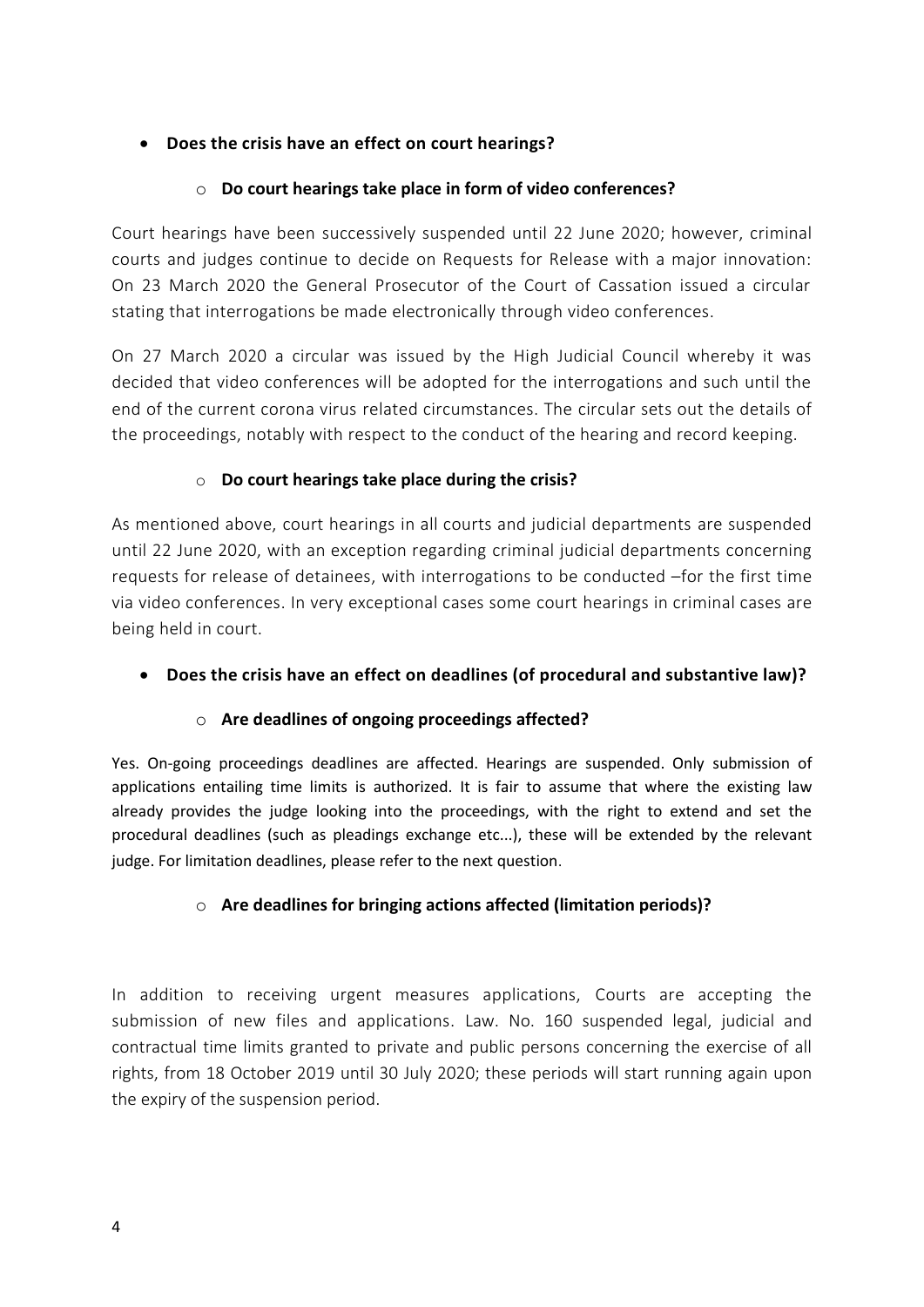## • **Does the crisis have an effect on enforcement?**

## o **Are enforcement orders issued?**

Enforcement judges in Beirut (executive bureau judges) are not issuing enforcement orders but only conservatory measures where there is proven urgency (such as orders related to alimony).

## o **Are there any effects on deadlines?**

On 8 May 2020, the President of the Lebanese Republic and the Prime Minister signed Law. No. 160 as enacted by the Lebanese Parliament, related to the suspension of legal, judicial and contractual time limits granted to private and public persons concerning the exercise of all rights, from 18 October 2019 until 30 July 2020. Law. No. 160 provides that these periods will start running again upon the expiry of the suspension period.

The provisions of said law entered into force upon its publication in the Official Gazette on 14 May 2020.

## o **Can enforcement acts be postponed due to the crisis?**

Enforcement acts (such as public auction sale and other acts) are postponed *de facto*. The judges in Beirut are not issuing decisions relating to enforcement (except for orders related to alimony and "parental visits").

## • **How do courts work during the crisis?**

## o **Are courts closed?**

Courts are not closed. However, and as mentioned above, judicial activity is significantly reduced.

## o **Can courts / judges be contacted?**

Yes, courts can be contacted either through the clerical offices or on the private number of the court's clerk. Moreover, if the matter is urgent, clerks can directly contact judges for instructions. In some cases, files are physically taken to the judge's house.

## o **Are documents served?**

Submitting a new case file is accepted; however serving submissions in an existing file is not being processed unless the application is subject to foreclosure period.

# • **How are particularly urgent matters handled, in particular requests for interim measures such as injunctions and freeze orders?**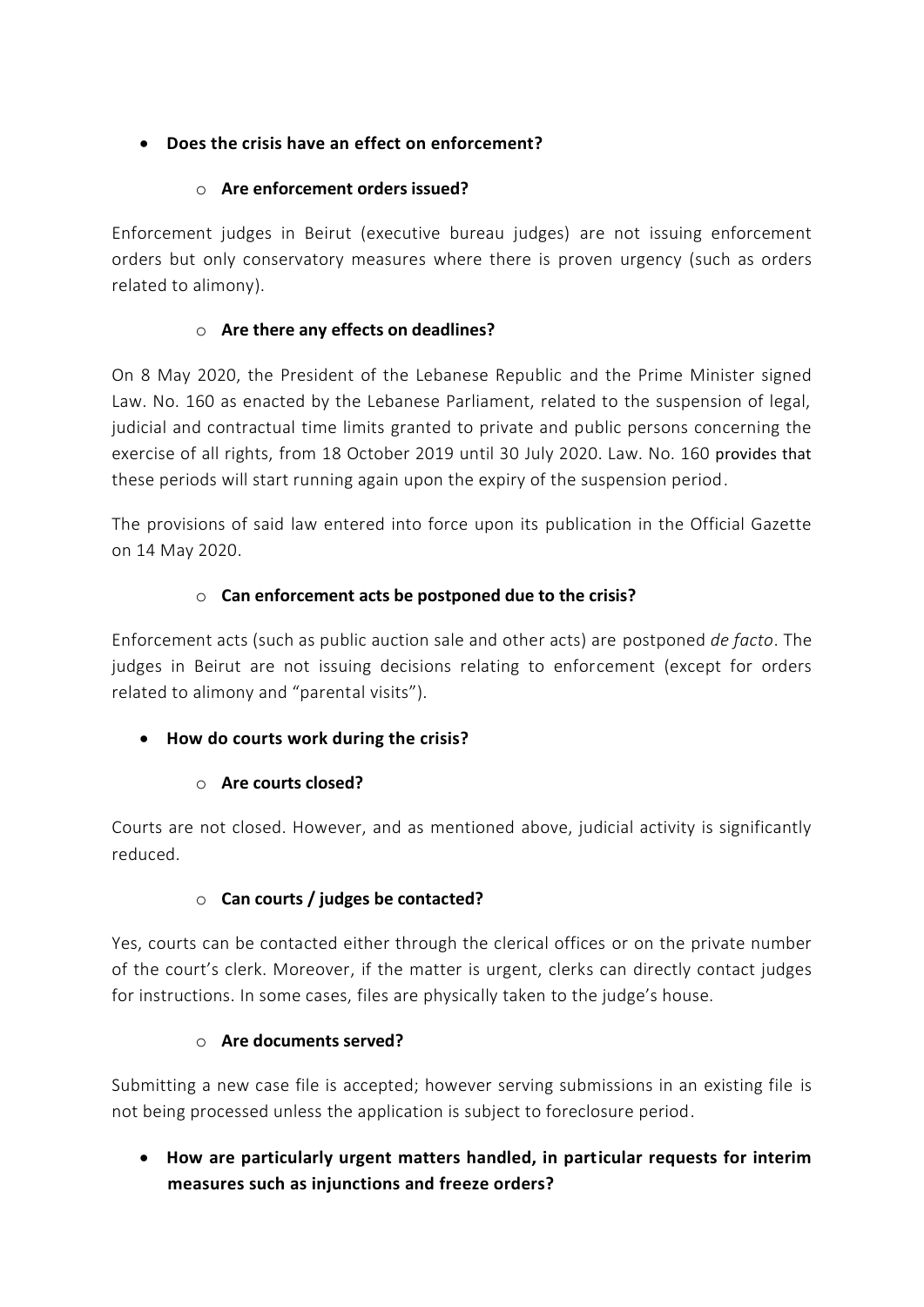Concerning the Executive Bureau of Beirut, judges are taking interim measures in emergency matters.

For courts of "Urgent Matters", new files can be submitted and if the case is of high urgency the file is being taken to the judge's house to issue the appropriate decision.

### • **How do lawyers work during the crisis?**

Most if not all lawyers are working remotely since early March 2020.

### • **How do banks work during the crisis?**

Lebanon has been witnessing a disruption in the banking sector's activity since October 2019 due to the spark of what is now known as "the October revolution". Banks have been (and still are) applying a *de facto* capital control and taking strict measures when it comes to any foreign currency. The corona crisis only aggravated the situation. Banks are now operating to the necessary minimum extent to secure the workflow. Only essential bank branches remain open; most banks are requesting prior appointments to deal with pressing and urgent requests of their clients. Only a limited number of clients can enter the bank at one time. Hence, client queues at bank doors has become a daily scenary.

#### • **Does the crisis have an effect on insolvency law?**

Up to the date of drafting this document, no specific regulation had been enacted concerning insolvency laws.

### **2. FORECAST: AFTER THE CRISIS AND LONG-TERM EFFECTS**

**What are the consequences of the Covid 19 pandemic once the pandemic has abated, in the gradual return to a new normality and what are the long-term effects?**

## • **Which measures introduced during the crisis will be withdrawn immediately? Which measures will remain in place?**

All measures adopted by the relevant Lebanese authorities regarding court hearings and court activities have a fixed limited period of time. However, it is possible that some of the proceedings' innovations introduced during this crisis continue to apply given their practical aspect such as the use of video conference by the judges.

• **Will enforcement of economic crime, including corruption matters be weakened due to the lack of financial resources? Do you expect a rise of new** anticorruption **prosecutions after the crisis?**